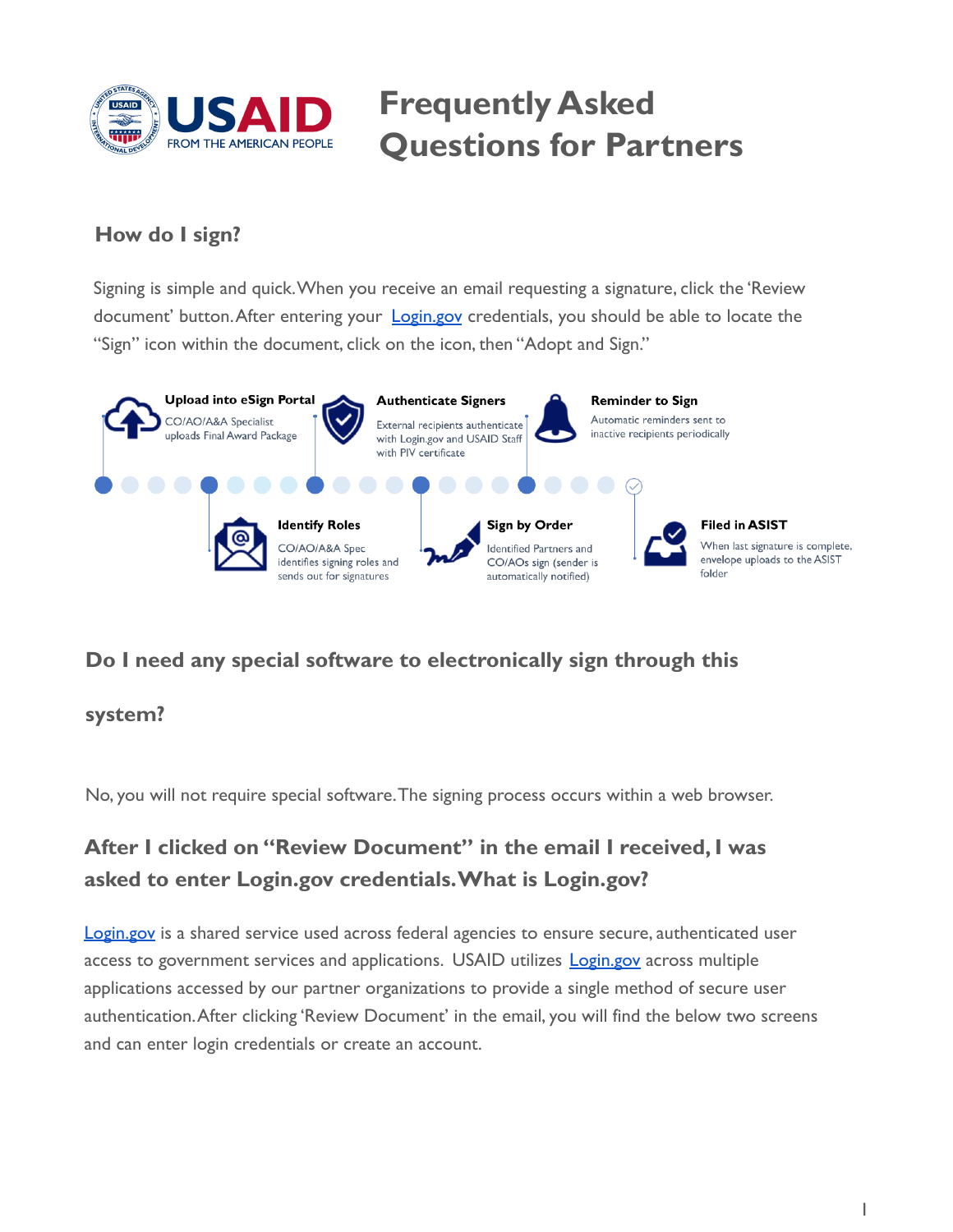

## **I don't have a [Login.gov](https://Login.gov) account.What should I do?**

Creating a **[Login.gov](https://www.login.gov/)** account is simple and takes a matter of minutes. Go to [www.login.gov](https://www.login.gov/create-an-account/) and follow the 'create account' instructions. Once your account is activated you can proceed with signing your document.

## **How will I receive the completed document once all parties have signed?**

You will receive an email notification that the document is complete.You can click on "View completed document" to view the completed document as well as print or download a copy for your record.

## **How do I return universal modifications posted in the IPN portal?**

Please follow current guidance in your award. You will not use [Login.gov](https://www.login.gov/) for universal modifications that you are signing and returning to USAID.

## **Do I need to register in both [Login.gov](https://Login.gov) and the IPN portals?**

[Login.gov](https://www.login.gov/) is an optional tool for the Agency to expedite access to documents for your signature. If the IPN provision is in your award, yes, you will need to register in the IPN portal per the instructions of your award. Please reach out to your AO/CO if you have any questions.